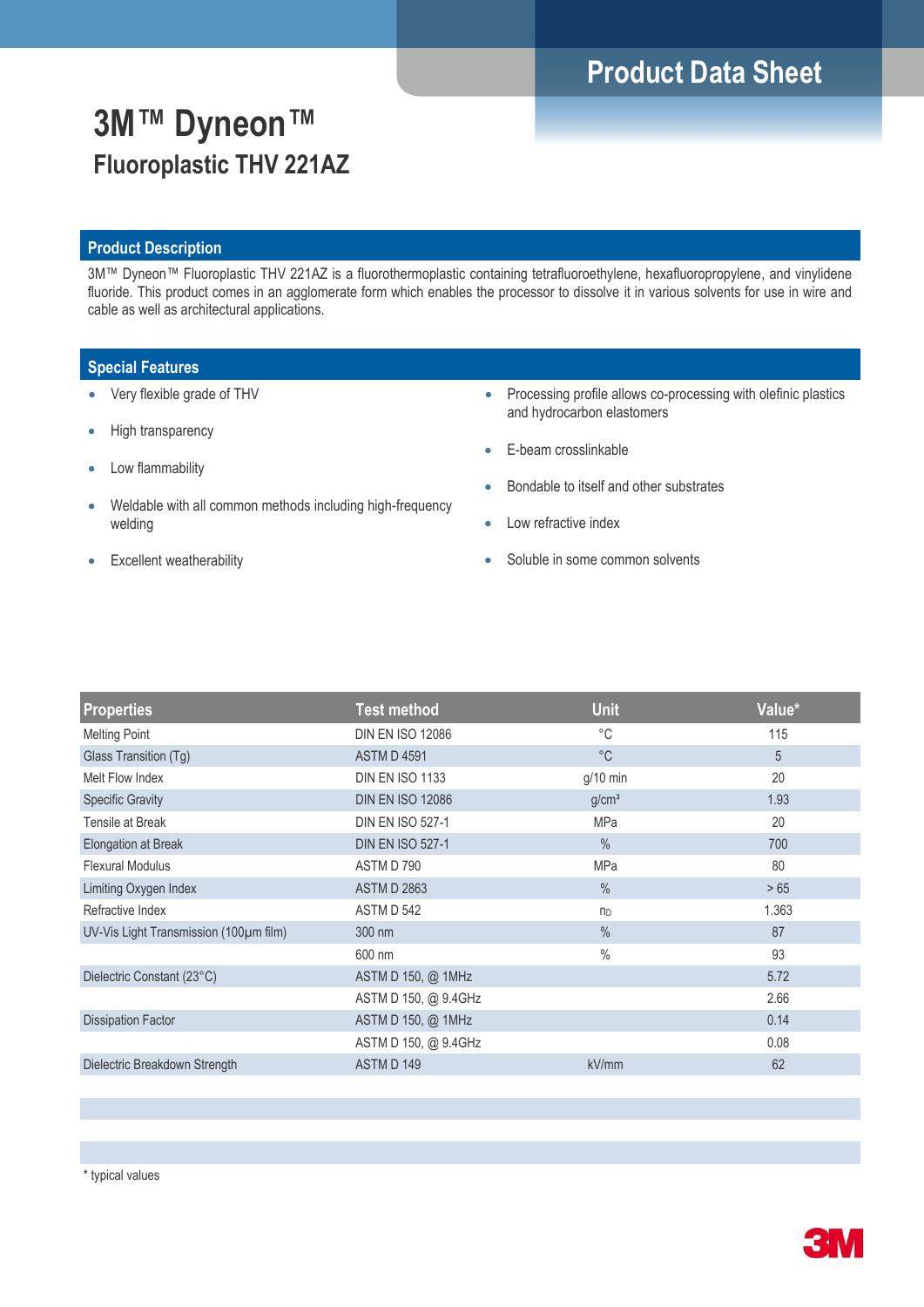# **Product Data Sheet**

## **3M™ Dyneon™ Fluoroplastic THV 221AZ**

### **Typical Properties**

3M™ Dyneon™ Fluoroplastic THV 221AZ provides a balance of solvent processing, low flammability, thermal stability and high transparency. This product exhibits excellent weatherability and good anti-soiling properties.

### **Typical Applications**

3M™ Dyneon™ Fluoroplastic THV 221AZ can be used for films and architectural and wire coatings. It is useful for applications that require the highest level of flexibility, transparency, low temperature fusion or bonding capability. Due to its special solubility properties as a fluoropolymer, it is commonly used as cast coating in the above mentioned application areas.

### **Processing Recommendations**

The processing recommendations depend on a variety of factors and it is best advised to contact a technical service person before embarking on processing trials. However, one can use the following as a starting point for the processing of THV 221AZ.

THV 221AZ can be dissolved in ketones, such as methyl ethyl ketone (MEK), acetone, and methyl isobutyl ketone (MiBK). It can also be easily dissolved in tetrahydrofuran (THF) and ethyl acetate. For solvent castings, a solids content of 10 - 15 % by weight is a convenient level as a starting point. Subsequent solvent removal should initially occur at 90 – 100 °C under proper conditions to insure safe removal of the employed solvent. A final thermal treatment around 170 °C is necessary to achieve a uniform coating of THV 221AZ. Higher temperatures can be used; however, this depends on the substrate employed.

### **Storage and Handling**

3M™ Dyneon™ Fluoroplastic THV 221AZ has an unlimited shelf life provided it is stored in a clean, dry place. THV 221AZ is hydrophobic, and generally does not require drying before processing unless high humidity conditions create surface moisture adsorption.

#### **Safety Instructions**

Follow the normal precautions observed with all fluorothermoplastic materials.

Please consult the Material Safety Data Sheet and Product Label for information regarding the safe handling of the material. By following all precautions and safety measures, processing these products poses no known health risks. General handling/processing precautions include: 1) Process only in well-ventilated areas. 2) Do not smoke in areas contaminated with powder/residue from these products. 3) Avoid eye contact. 4) If skin comes into contact with these products during handling, wash with soap and water afterwards. 5) Avoid contact with hot fluoropolymer.

Potential hazards, including release of toxic vapours, can arise if processing occurs under excessively high temperature conditions. Vapour extractor units should be installed above processing equipment. When cleaning processing equipment, do not burn off any of this product with a naked flame or in a furnace.

#### **Delivery Form**

3MTM Dyneon™ Fluoroplastic THV 221AZ is delivered in pellet form.

Packaging sizes are:

- 50 kg cardboard box, containing two PE-bags each with 25 kg content
- 625 kg big bag